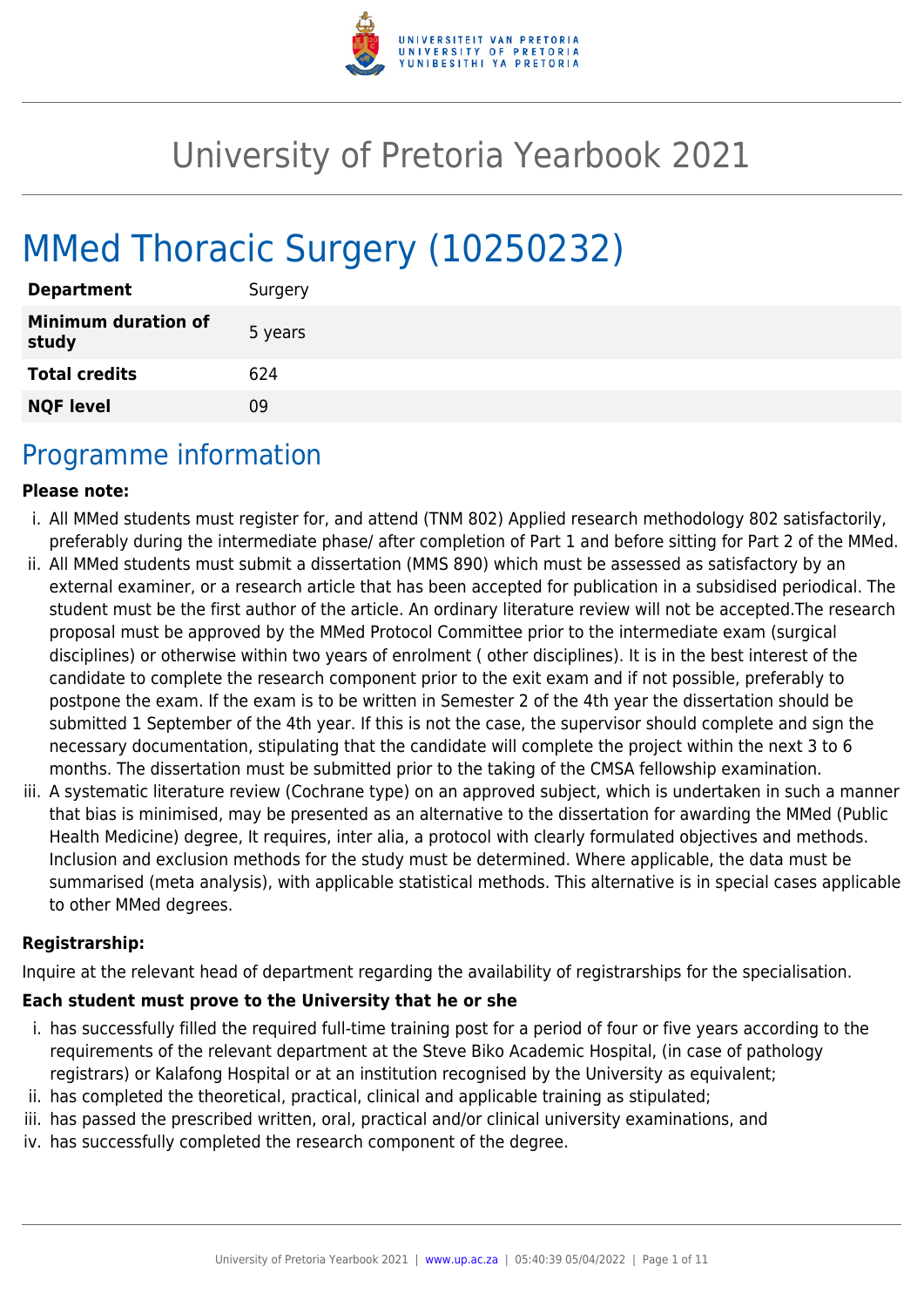

# Admission requirements

- 1. MBChB (or equivalent) degree **or** relevant medical degree with modules equivalent to at least the first two years of the MBChB degree
- 2. Currently registered as a physician with the Health Professions Council of South Africa (HPCSA) and must have been registered for at least one year

# Other programme-specific information

**"Major subject"** refers to the recognised field of study in Medicine in which the student specialises. The study of the major subject extends over four or five years, as prescribed by the relevant department.

# Examinations and pass requirements

- i. The sequence of the examinations in the prerequisite subjects will be determined by the head of the department under which the major subject falls.
- ii. The nature, duration and time of the examinations in the prerequisite subjects are determined in cooperation with the heads of the departments under which the prerequisite subjects fall – with the proviso that, except in cases where stipulated otherwise, the examinations in the prerequisite subjects may be held at any time prior to or concurrently with the major subject. The examinations in the major subjects are held as follows:
- iii. In the case of four-year programmes: not before the end of the third year.
- iv. In the case of five-year programmes: not before the end of the fourth year.
- v. A minimum final mark of 50% is required by all departments to pass in a subject and in the clinical section of the examination, a subminimum of 50%. General Regulations apply.
- vi. A student is not admitted to the examination in a prerequisite subject (second examinations excluded) more than twice, nor is he or she admitted to the examination in the major subject more than twice.

**Note:** Certificates of satisfactory preparation and progress are required in respect of the fourth year of four-year programmes in which an examination is held at the end of the third year.

#### **Second examinations**

Second examinations for MMed students will only be held after at least six months have elapsed since the conclusion of the examination in which the student had failed.

#### **Rules governing the writing of the examinations of the College of Medicine of South Africa [CMSA]**

- i. Only candidates who have met all requirements for the MMed degree except for the major subject (final examination), i.e. passed all prerequisite subjects (the latter to be interchangeable; can be passed either at the University or as primary and intermediary examinations at the College of Medicine of South Africa [CMSA], completed all practical, clinical and applicable training of four or five years as prescribed by the relevant academic department (continuous evaluation of the candidate, in an approved registrar post, by the head of department of the candidate); and completed the required research component for the degree in accordance with the Faculty Yearbook regulations, i.e. Applied research methodology 800 (TNM 800) and the dissertation (MMS 800) or an article (not an ordinary literature review) that has been accepted for publication in a subsidised periodical, will be allowed to write the college examination (exit examination), after which they will obtain both the CMSA fellowship and the MMed as specialist qualifications.
- ii. The rules have been effective as from 1 January 2011. As a transitional measure, cases will be considered on an individual basis where necessary.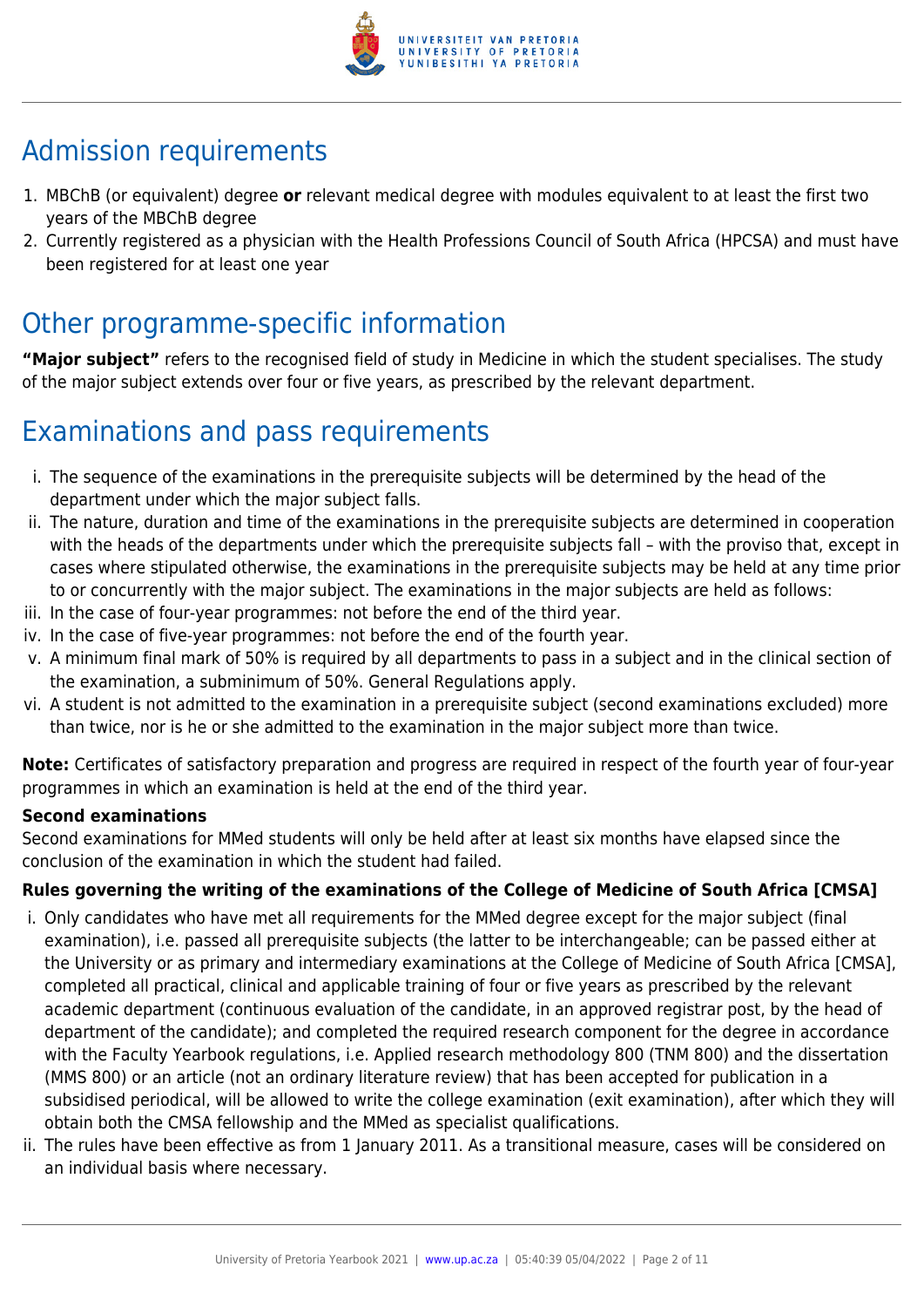

# Exemption

#### **Exemption**

- i. The Faculty Board may grant partial exemption from the training and work mentioned under par. (b) and (c)(i) and (ii) above on the grounds of comparable training and experience completed in another post or at another recognised institution – with the proviso that exemption from a maximum period of 18 months may be granted with regard to four-year and five-year programmes.
- ii. Exemption from a maximum of three years may be granted by the Department of Medical Oncology for the MMed in Medical Oncology [MMed(MedOnc)] on the grounds of the MMed(Int) or MMed(Paed) degree of this University, or experience recognised by the University as equivalent.
- iii. Specific prerequisite subjects must be passed within 24 months after commencement of the programme.

## Pass with distinction

The degree is conferred at the end of the prescribed training period (i.e. three, four or five years, respectively). The degree is conferred with distinction on a student who has obtained a final mark of at least 75% in his or her major subject.

# General information

#### **Registrars**

Departments expect registrars to participate increasingly in the examining and treatment of patients in the hospital, both in-patients and out-patients, as well as performing and interpreting tests in the laboratory (where applicable); initially under supervision and later increasingly at their own responsibility. Lectures/symposia with closely related departments are organised, as well as discussions of literature, etc.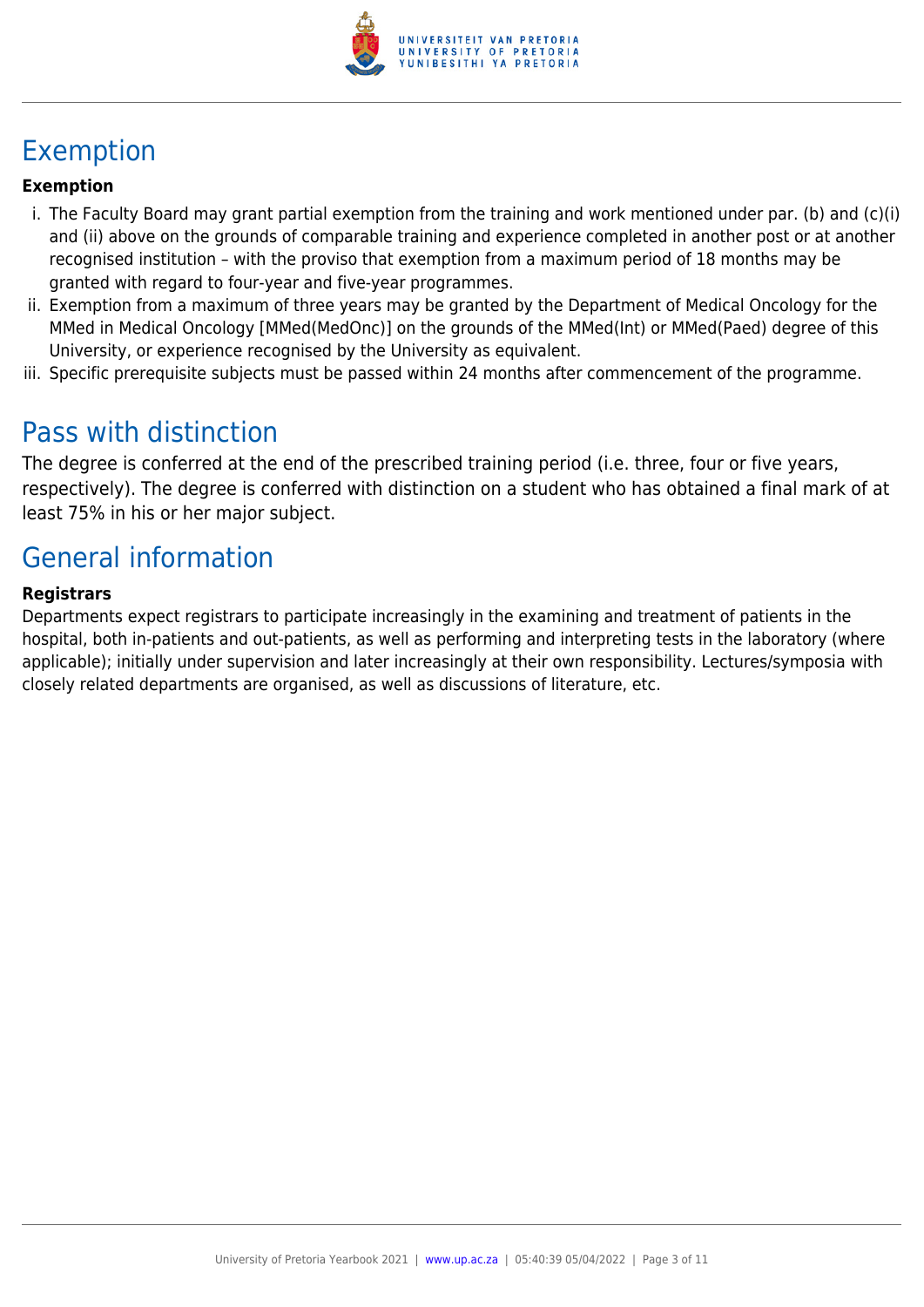

**Minimum credits: 624**

### **Core modules**

#### **Anatomy 898 (ANA 898)**

| <b>Module credits</b>         | 36.00                                           |
|-------------------------------|-------------------------------------------------|
| <b>NQF Level</b>              | 09                                              |
| <b>Prerequisites</b>          | No prerequisites.                               |
| <b>Contact time</b>           | 1 discussion class per week, 1 lecture per week |
| <b>Language of tuition</b>    | Module is presented in English                  |
| <b>Department</b>             | Anatomy                                         |
| <b>Period of presentation</b> | Year                                            |

### **Anatomical pathology 878 (ANP 878)**

| <b>Module credits</b>         | 36.00                          |
|-------------------------------|--------------------------------|
| <b>NQF Level</b>              | 09                             |
| <b>Prerequisites</b>          | No prerequisites.              |
| <b>Contact time</b>           | 1 discussion class per week    |
| <b>Language of tuition</b>    | Module is presented in English |
| <b>Department</b>             | Anatomical Pathology           |
| <b>Period of presentation</b> | Year                           |

### **Principles of surgery 805 (BVC 805)**

| <b>Module credits</b>         | 36.00                          |
|-------------------------------|--------------------------------|
| <b>NQF Level</b>              | 09                             |
| <b>Prerequisites</b>          | No prerequisites.              |
| <b>Language of tuition</b>    | Module is presented in English |
| <b>Department</b>             | Surgery                        |
| <b>Period of presentation</b> | Year                           |

#### **Physiology 801 (FSG 801)**

| <b>Module credits</b>      | 36.00                          |
|----------------------------|--------------------------------|
| <b>NQF Level</b>           | 09                             |
| <b>Prerequisites</b>       | No prerequisites.              |
| <b>Language of tuition</b> | Module is presented in English |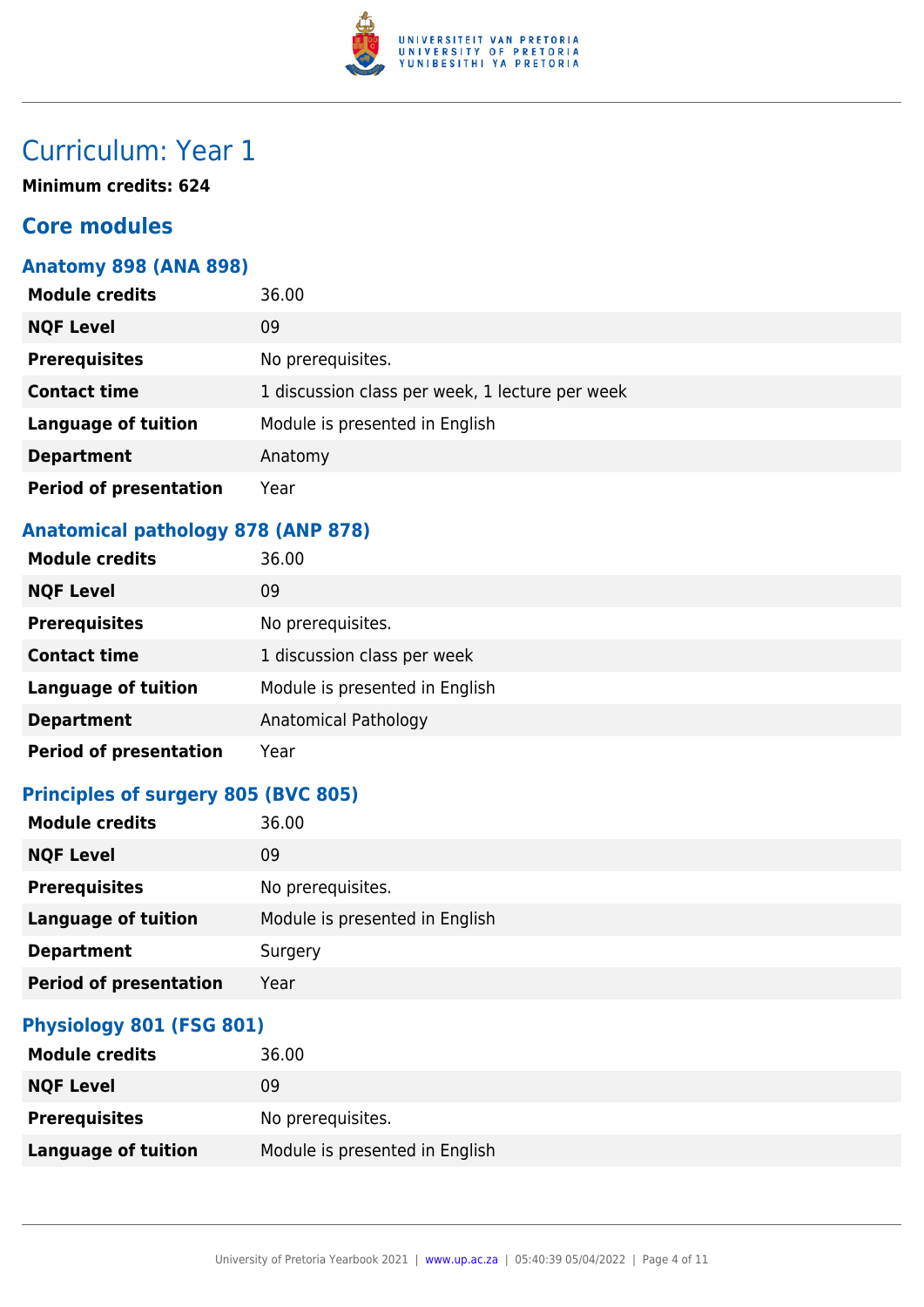

| <b>Department</b>                          | Physiology                         |
|--------------------------------------------|------------------------------------|
| <b>Period of presentation</b>              | Year                               |
| <b>Dissertation 890 (MMS 890)</b>          |                                    |
| <b>Module credits</b>                      | 180.00                             |
| <b>NQF Level</b>                           | 09                                 |
| <b>Language of tuition</b>                 | Module is presented in English     |
| <b>Department</b>                          | <b>School of Medicine</b>          |
| <b>Period of presentation</b>              | Year                               |
| <b>Thoracic surgery 800 (TCR 800)</b>      |                                    |
| <b>Module credits</b>                      | 300.00                             |
| <b>NQF Level</b>                           | 09                                 |
| <b>Prerequisites</b>                       | ANA 898, FSG 801, ANP 878, BVC 805 |
| <b>Language of tuition</b>                 | Module is presented in English     |
| <b>Department</b>                          | Surgery                            |
| <b>Period of presentation</b>              | Year                               |
| Applied research methodology 802 (TNM 802) |                                    |
| <b>Module credits</b>                      | 0.00                               |

| <b>Module credits</b>         | 0.00                                |
|-------------------------------|-------------------------------------|
| <b>NQF Level</b>              | 09                                  |
| <b>Language of tuition</b>    | Module is presented in English      |
| <b>Department</b>             | <b>Health Sciences Deans Office</b> |
| <b>Period of presentation</b> | Year                                |
| <b>Module content</b>         |                                     |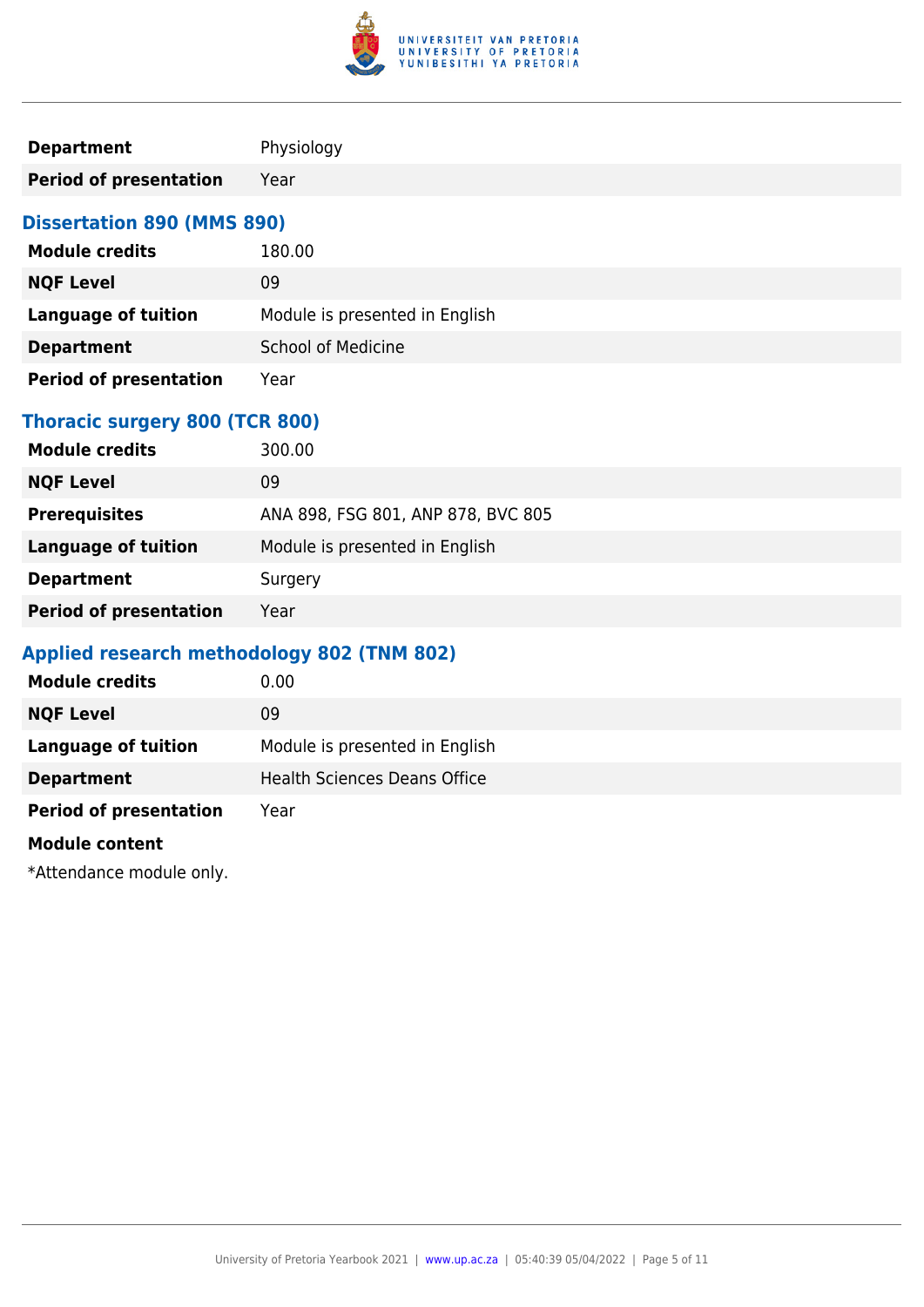

**Minimum credits: 624**

### **Core modules**

#### **Anatomy 898 (ANA 898)**

| <b>Module credits</b>         | 36.00                                           |
|-------------------------------|-------------------------------------------------|
| <b>NQF Level</b>              | 09                                              |
| <b>Prerequisites</b>          | No prerequisites.                               |
| <b>Contact time</b>           | 1 discussion class per week, 1 lecture per week |
| <b>Language of tuition</b>    | Module is presented in English                  |
| <b>Department</b>             | Anatomy                                         |
| <b>Period of presentation</b> | Year                                            |

### **Anatomical pathology 878 (ANP 878)**

| <b>Module credits</b>         | 36.00                          |
|-------------------------------|--------------------------------|
| <b>NQF Level</b>              | 09                             |
| <b>Prerequisites</b>          | No prerequisites.              |
| <b>Contact time</b>           | 1 discussion class per week    |
| <b>Language of tuition</b>    | Module is presented in English |
| <b>Department</b>             | Anatomical Pathology           |
| <b>Period of presentation</b> | Year                           |

## **Principles of surgery 805 (BVC 805)**

| <b>NQF Level</b><br>09<br><b>Prerequisites</b><br>No prerequisites. |
|---------------------------------------------------------------------|
|                                                                     |
|                                                                     |
| Module is presented in English<br><b>Language of tuition</b>        |
| <b>Department</b><br>Surgery                                        |
| <b>Period of presentation</b><br>Year                               |

#### **Physiology 801 (FSG 801)**

| <b>Module credits</b> | 36.00                          |
|-----------------------|--------------------------------|
| <b>NQF Level</b>      | 09                             |
| <b>Prerequisites</b>  | No prerequisites.              |
| Language of tuition   | Module is presented in English |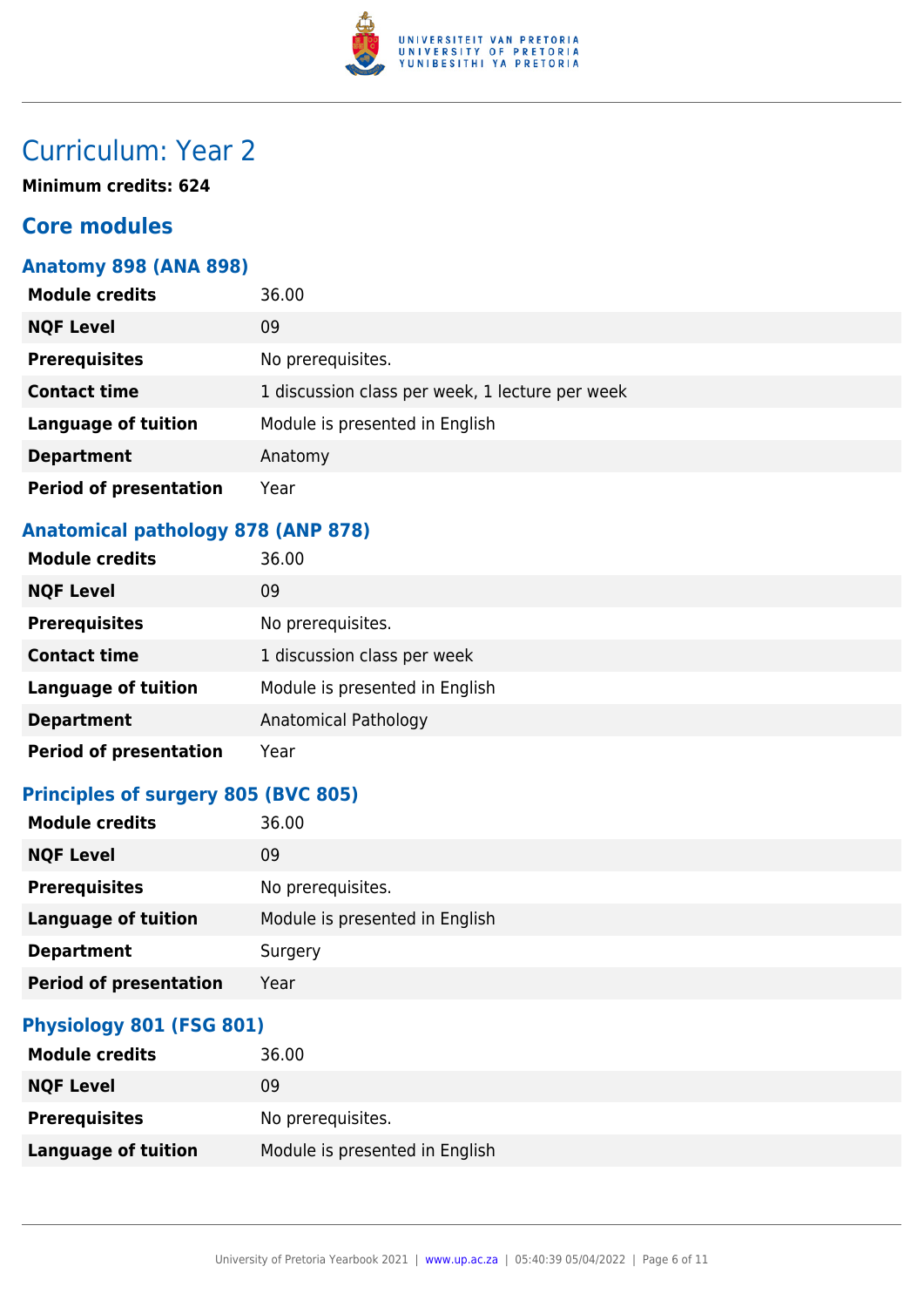

| <b>Department</b>                          | Physiology                         |
|--------------------------------------------|------------------------------------|
| <b>Period of presentation</b>              | Year                               |
| <b>Dissertation 890 (MMS 890)</b>          |                                    |
| <b>Module credits</b>                      | 180.00                             |
| <b>NQF Level</b>                           | 09                                 |
| <b>Language of tuition</b>                 | Module is presented in English     |
| <b>Department</b>                          | <b>School of Medicine</b>          |
| <b>Period of presentation</b>              | Year                               |
| <b>Thoracic surgery 800 (TCR 800)</b>      |                                    |
| <b>Module credits</b>                      | 300.00                             |
| <b>NQF Level</b>                           | 09                                 |
| <b>Prerequisites</b>                       | ANA 898, FSG 801, ANP 878, BVC 805 |
| <b>Language of tuition</b>                 | Module is presented in English     |
| <b>Department</b>                          | Surgery                            |
| <b>Period of presentation</b>              | Year                               |
| Applied research methodology 802 (TNM 802) |                                    |
| <b>Module credits</b>                      | 0.00                               |

| <b>Module credits</b>         | 0.00                                |
|-------------------------------|-------------------------------------|
| <b>NQF Level</b>              | 09                                  |
| <b>Language of tuition</b>    | Module is presented in English      |
| <b>Department</b>             | <b>Health Sciences Deans Office</b> |
| <b>Period of presentation</b> | Year                                |
| <b>Module content</b>         |                                     |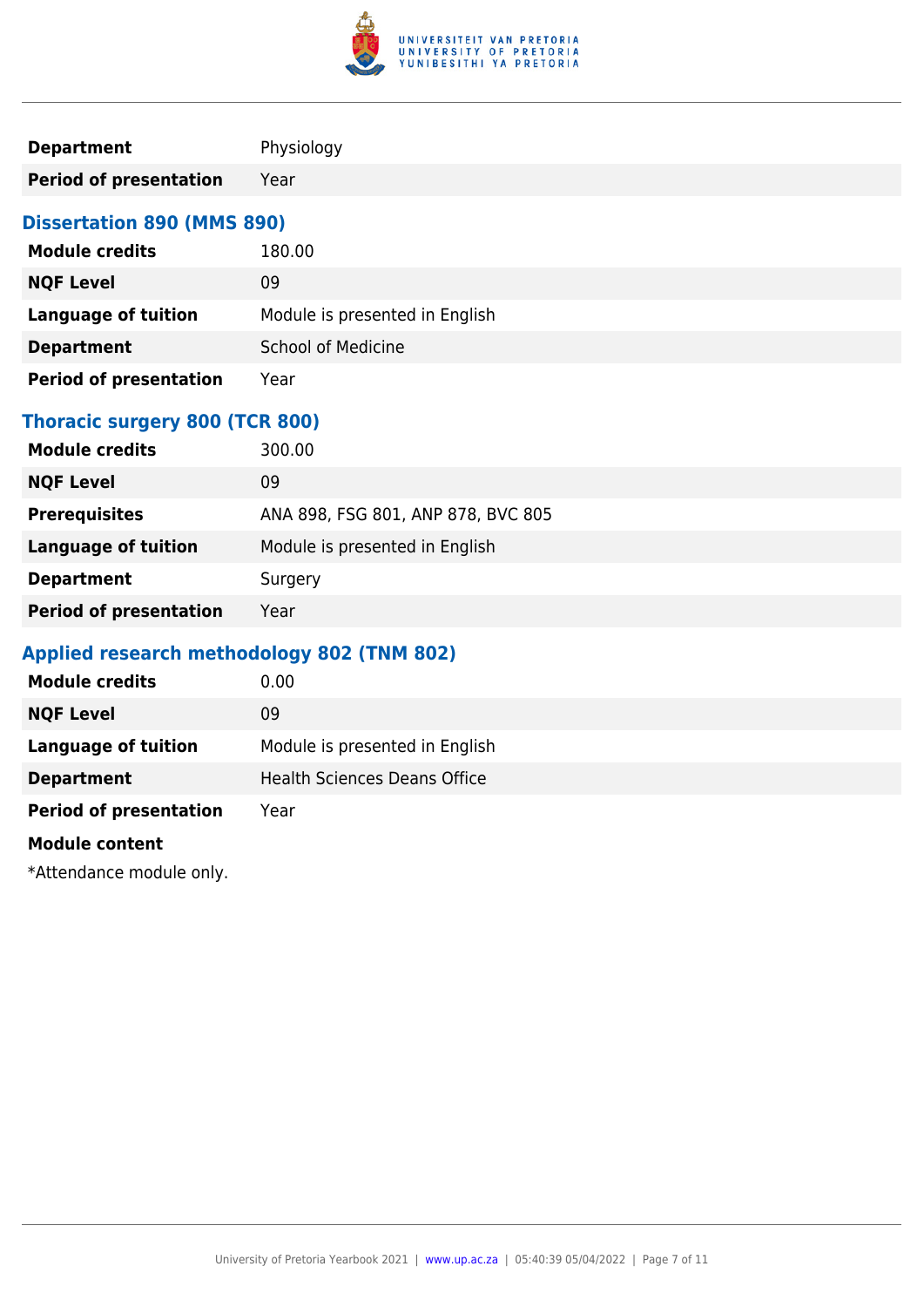

**Minimum credits: 624**

### **Core modules**

#### **Anatomy 898 (ANA 898)**

| <b>Module credits</b>         | 36.00                                           |
|-------------------------------|-------------------------------------------------|
| <b>NQF Level</b>              | 09                                              |
| <b>Prerequisites</b>          | No prerequisites.                               |
| <b>Contact time</b>           | 1 discussion class per week, 1 lecture per week |
| <b>Language of tuition</b>    | Module is presented in English                  |
| <b>Department</b>             | Anatomy                                         |
| <b>Period of presentation</b> | Year                                            |

### **Anatomical pathology 878 (ANP 878)**

| <b>Module credits</b>         | 36.00                          |
|-------------------------------|--------------------------------|
| <b>NQF Level</b>              | 09                             |
| <b>Prerequisites</b>          | No prerequisites.              |
| <b>Contact time</b>           | 1 discussion class per week    |
| <b>Language of tuition</b>    | Module is presented in English |
| <b>Department</b>             | Anatomical Pathology           |
| <b>Period of presentation</b> | Year                           |

## **Principles of surgery 805 (BVC 805)**

| <b>NQF Level</b><br>09<br><b>Prerequisites</b><br>No prerequisites. |
|---------------------------------------------------------------------|
|                                                                     |
|                                                                     |
| Module is presented in English<br><b>Language of tuition</b>        |
| <b>Department</b><br>Surgery                                        |
| <b>Period of presentation</b><br>Year                               |

#### **Physiology 801 (FSG 801)**

| <b>Module credits</b>      | 36.00                          |
|----------------------------|--------------------------------|
| <b>NQF Level</b>           | 09                             |
| <b>Prerequisites</b>       | No prerequisites.              |
| <b>Language of tuition</b> | Module is presented in English |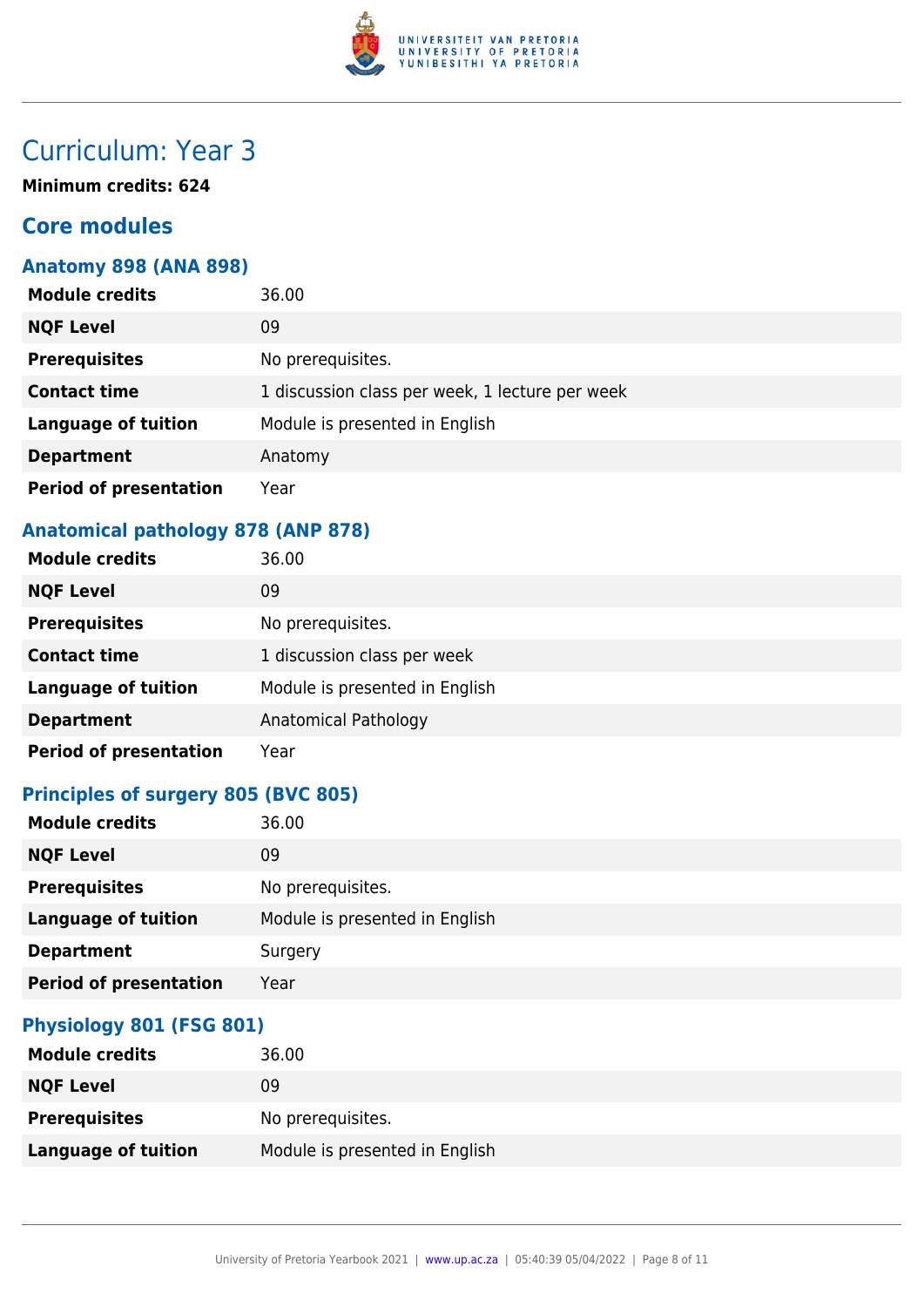

| <b>Department</b>                          | Physiology                         |
|--------------------------------------------|------------------------------------|
| <b>Period of presentation</b>              | Year                               |
| <b>Dissertation 890 (MMS 890)</b>          |                                    |
| <b>Module credits</b>                      | 180.00                             |
| <b>NQF Level</b>                           | 09                                 |
| <b>Language of tuition</b>                 | Module is presented in English     |
| <b>Department</b>                          | <b>School of Medicine</b>          |
| <b>Period of presentation</b>              | Year                               |
| <b>Thoracic surgery 800 (TCR 800)</b>      |                                    |
| <b>Module credits</b>                      | 300.00                             |
| <b>NQF Level</b>                           | 09                                 |
| <b>Prerequisites</b>                       | ANA 898, FSG 801, ANP 878, BVC 805 |
| <b>Language of tuition</b>                 | Module is presented in English     |
| <b>Department</b>                          | Surgery                            |
| <b>Period of presentation</b>              | Year                               |
| Applied research methodology 802 (TNM 802) |                                    |
| <b>Module credits</b>                      | 0.00                               |

| <b>Module credits</b>         | 0.00                                |
|-------------------------------|-------------------------------------|
| <b>NQF Level</b>              | 09                                  |
| <b>Language of tuition</b>    | Module is presented in English      |
| <b>Department</b>             | <b>Health Sciences Deans Office</b> |
| <b>Period of presentation</b> | Year                                |
| <b>Module content</b>         |                                     |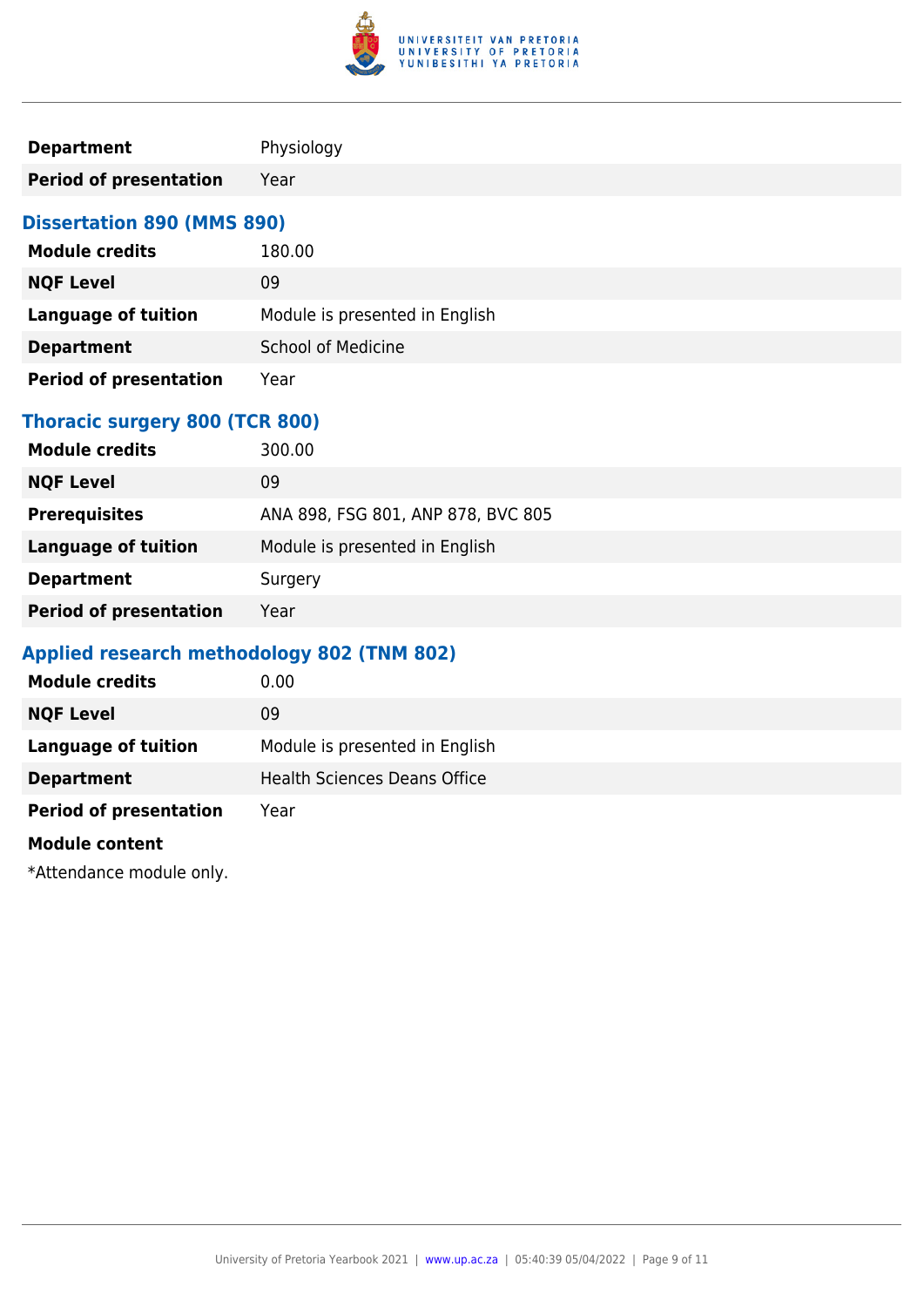

**Minimum credits: 516**

### **Core modules**

### **Principles of surgery 805 (BVC 805)**

| <b>Module credits</b>         | 36.00                          |
|-------------------------------|--------------------------------|
| <b>NQF Level</b>              | 09                             |
| <b>Prerequisites</b>          | No prerequisites.              |
| <b>Language of tuition</b>    | Module is presented in English |
| <b>Department</b>             | Surgery                        |
| <b>Period of presentation</b> | Year                           |
|                               |                                |

#### **Dissertation 890 (MMS 890)**

| <b>Module credits</b>         | 180.00                         |
|-------------------------------|--------------------------------|
| <b>NQF Level</b>              | 09                             |
| Language of tuition           | Module is presented in English |
| <b>Department</b>             | <b>School of Medicine</b>      |
| <b>Period of presentation</b> | Year                           |

### **Thoracic surgery 800 (TCR 800)**

| 300.00                             |
|------------------------------------|
| 09                                 |
| ANA 898, FSG 801, ANP 878, BVC 805 |
| Module is presented in English     |
| Surgery                            |
| Year                               |
|                                    |

#### **Applied research methodology 802 (TNM 802)**

| <b>Module credits</b>         | 0.00                                |
|-------------------------------|-------------------------------------|
| <b>NQF Level</b>              | 09                                  |
| <b>Language of tuition</b>    | Module is presented in English      |
| <b>Department</b>             | <b>Health Sciences Deans Office</b> |
| <b>Period of presentation</b> | Year                                |
| <b>Module content</b>         |                                     |
|                               |                                     |